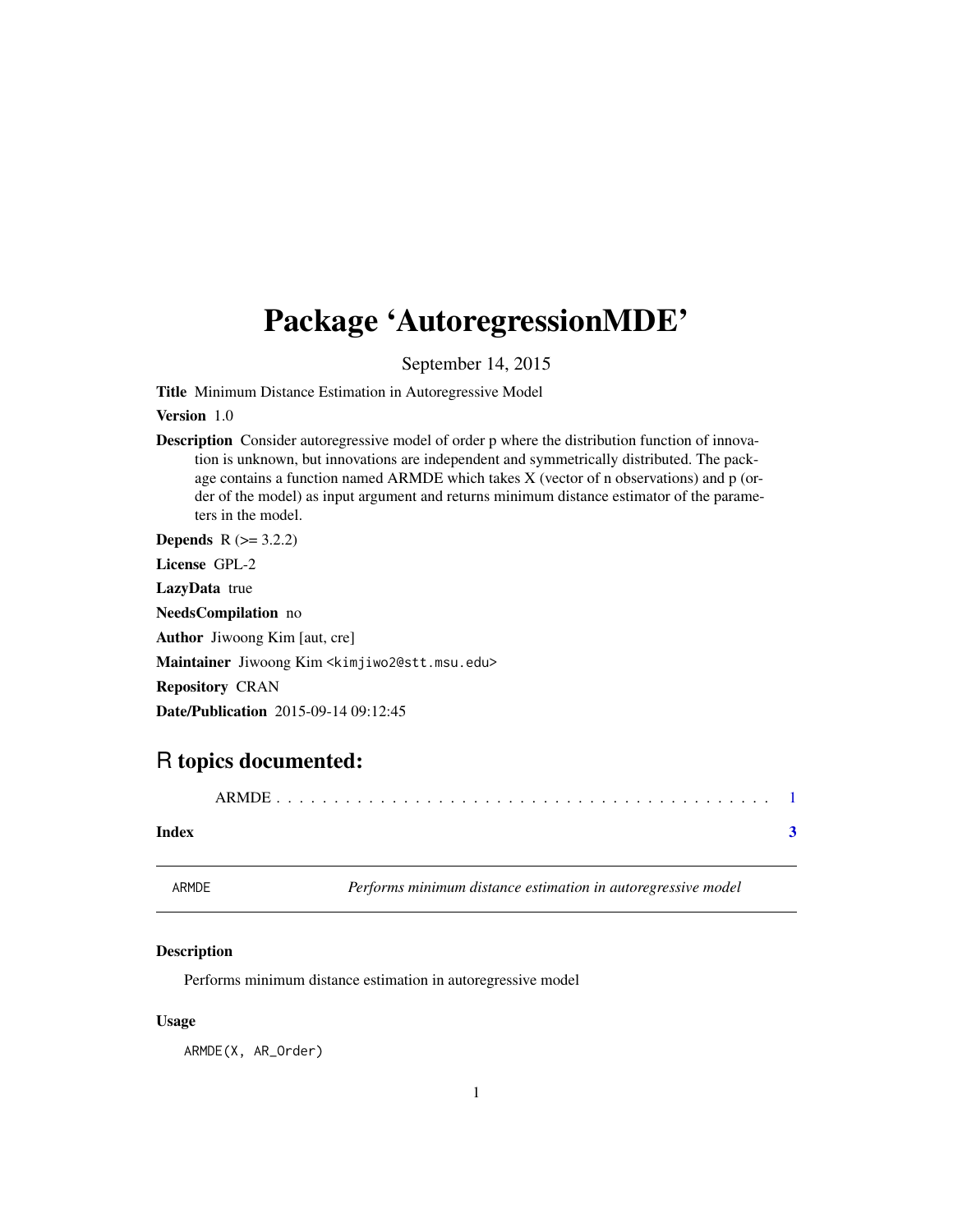2 ARMDE

#### Arguments

| X        | : vector of n observed value       |
|----------|------------------------------------|
| AR_Order | : oder of the autoregressive model |

#### Value

returns minimum distance estimators of the parameter in the autoregressive model

#### References

[1] Koul, H. L (1985). Minimum distance estimation in linear regression with unknown error distributions. Statist. Probab. Lett., 3 1-8.

[2] Koul, H. L (1986). Minimum distance estimation and goodness-of-fit tests in first-order autoregression. Ann. Statist., 14 1194-1213.

[3] Koul, H. L (2002). Weighted empirical process in nonlinear dynamic models. Springer, Berlin, Vol. 166

#### See Also

LRMDE

#### Examples

```
X \leftarrow \text{norm}(10, \text{mean=0}, \text{sd=1})AR_Order <- 2
rhohat<-ARMDE(X,AR_Order)
```